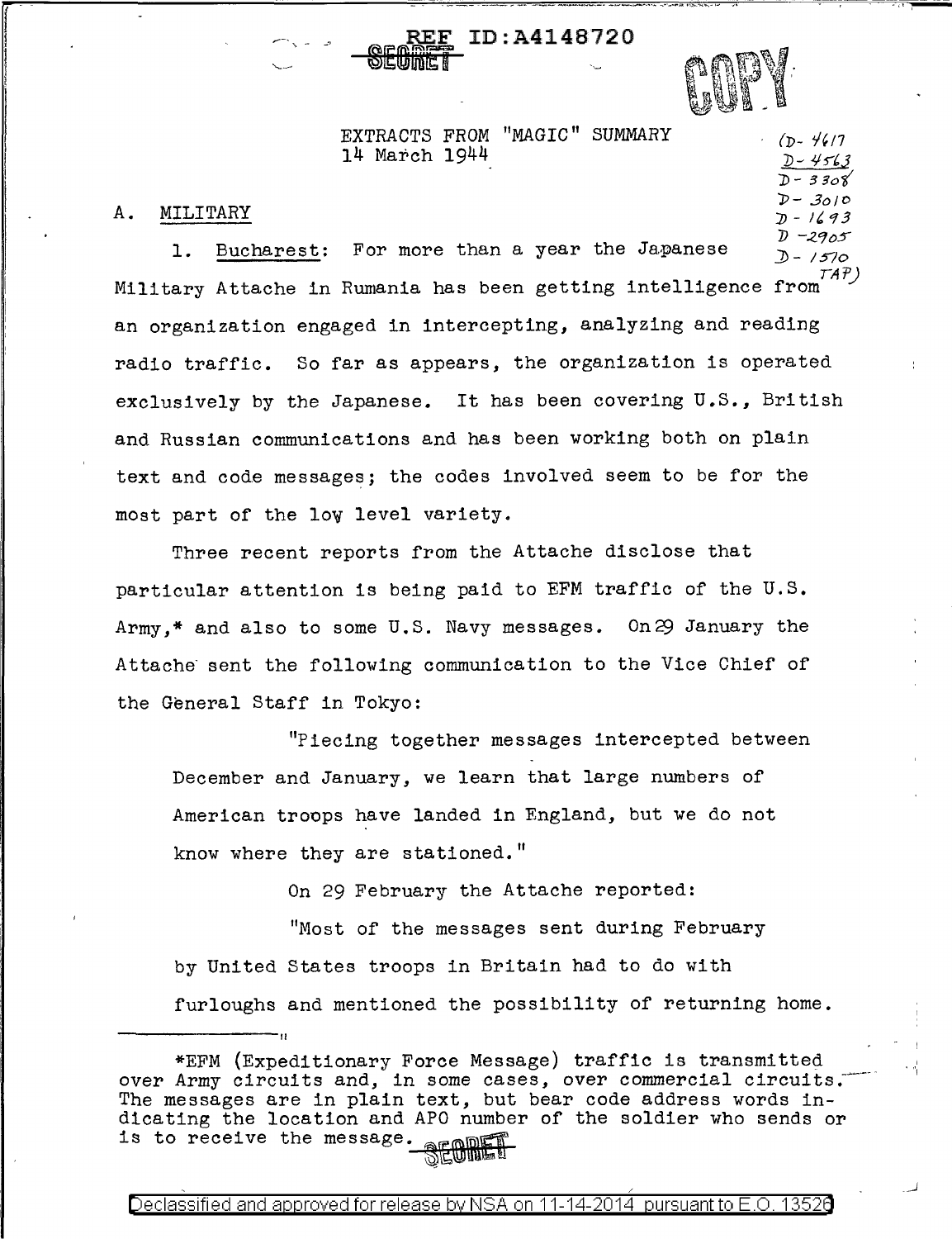"United States Army addresses previously appearing on intercepted messages to Teheran have, since January, been identified as located in Cairo. On 21 February we intercepted messages from United States troops in Cairo as follows:

D:A4148720

*r*  l l !

> a. 'From the Near East come many wishes for your good health. <sup>1</sup>

> > b. 'We are travelling once again.'

c. 'Due to a change in orders, I won't be , able to come home as planned. '

d. 'Letters and wires will be stopped soon.'

'Conditions do not permit my return home.'

"Those interceptions, together with many-United States Navy code abbreviation wires, indicate movements of troops via Cairo."

The latest pertinent item is a 1 March report from the Attache, which lists "addresses of United States troop units ascertained during February." The report identifies 27 addresses as "positive beyond doubt," 20 of them in the British Isles, 6 in Cairo, and 1 in India; and it tentatively identifies 10 more in Cairo and 4 more in India.  $\sqrt{N}$ ote: The accuracy of the Attache's identifications cannot be checked completely because of garbles at some points; at least 25 of the 41 addresses given, however, are identified correctly.7

 $\overline{a}$ 

-2-